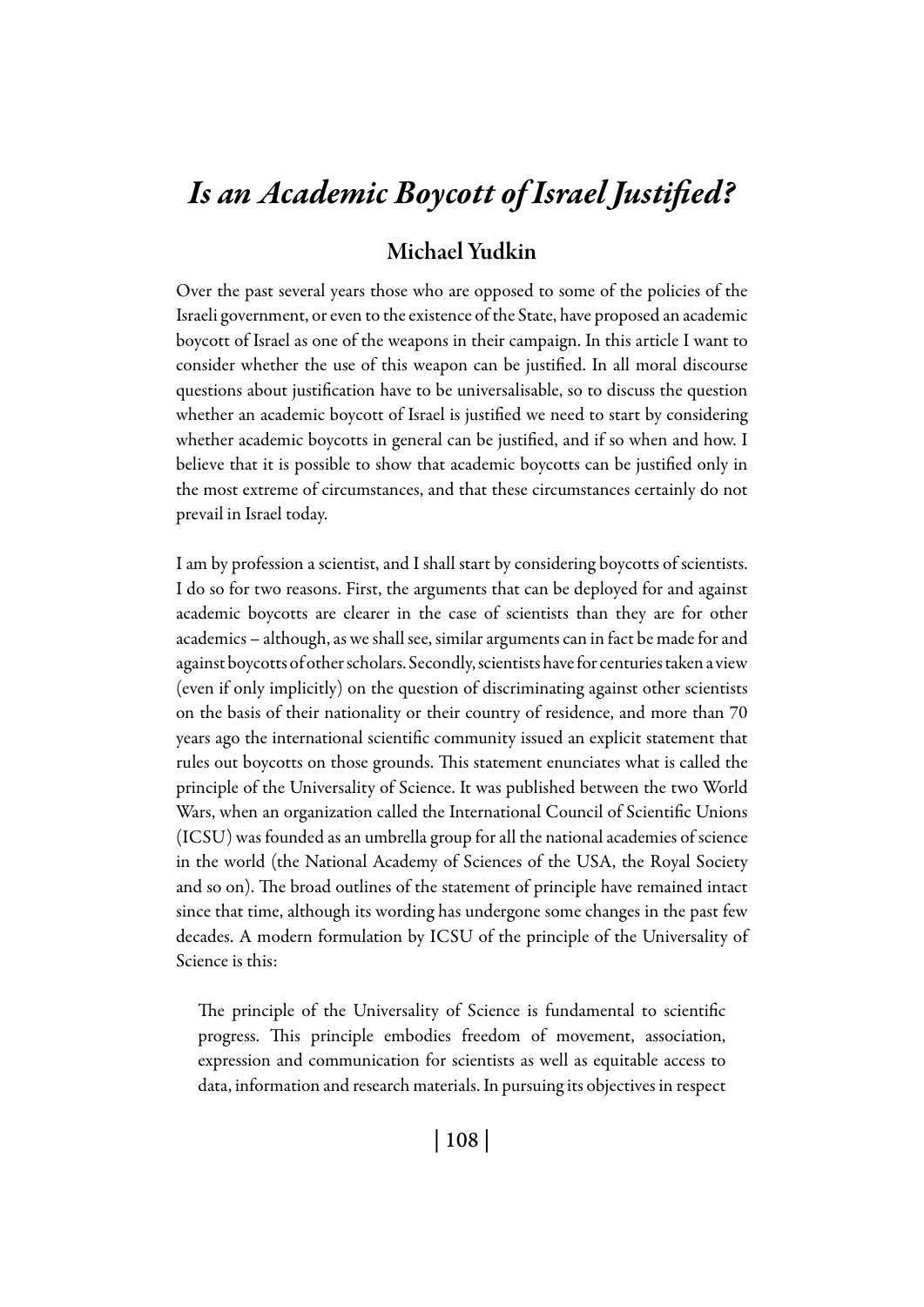of the rights and responsibilities of scientists, the ICSU actively upholds this principle, and, in so doing, opposes any discrimination on the basis of such factors as ethnic origin, religion, citizenship, language, political stance, gender or age. [1]

This wording is not as clear or water-tight as one might like: in particular, the phrase 'such factors as' is unsatisfactory. But the general intent is, I think, clear enough: that it is wrong to discriminate among scientists by reason of factors that are not relevant to the conduct of the science itself. Among these scientifically irrelevant factors which, according to the principle of the Universality of Science, it is improper to take into account in one's dealings with scientific colleagues is country of residence, the feature on which recent proposals for a boycott have been based.

The fact that the principle of the Universality of Science was first formulated between the two World Wars is significant. One should not imagine that before that time it was regarded as acceptable among scientists to discriminate on the basis of scientifically irrelevant factors like country of residence. On the contrary, in the early days of the scientific academies like the Royal Society, it was understood without question that people's contribution to the progress of science had nothing to do with their nationality: science was truly international. But with the rise of nationalism, some scientists claimed the right to exclude others from the community of science on the grounds that those others belonged to hostile nations; and after the end of the First World War some French scientists refused to allow German colleagues access to international conferences. This action was widely condemned by the international community of science, but it suggested that what had up till then been universally accepted as a matter of course now needed to be made explicit, and led to the formulation of the principle of the Universality of Science.

To most working scientists, the principle of the Universality of Science is axiomatic; they don't spend much time thinking about it or considering the reasons why, as the ICSU statement I quoted just now asserts, it is fundamental to the progress of science. A few years ago, in response to an earlier call for an academic boycott – on that occasion one that was specifically directed against scientists – three Oxford colleagues and I set up a discussion group to examine the principle of the Universality of Science and to tease out its theoretical basis. We published the results of our discussions [2] in the journal *Nature* in January 2003, and as I still think our conclusions were on the right lines I shall summarise them here. The

| 109 |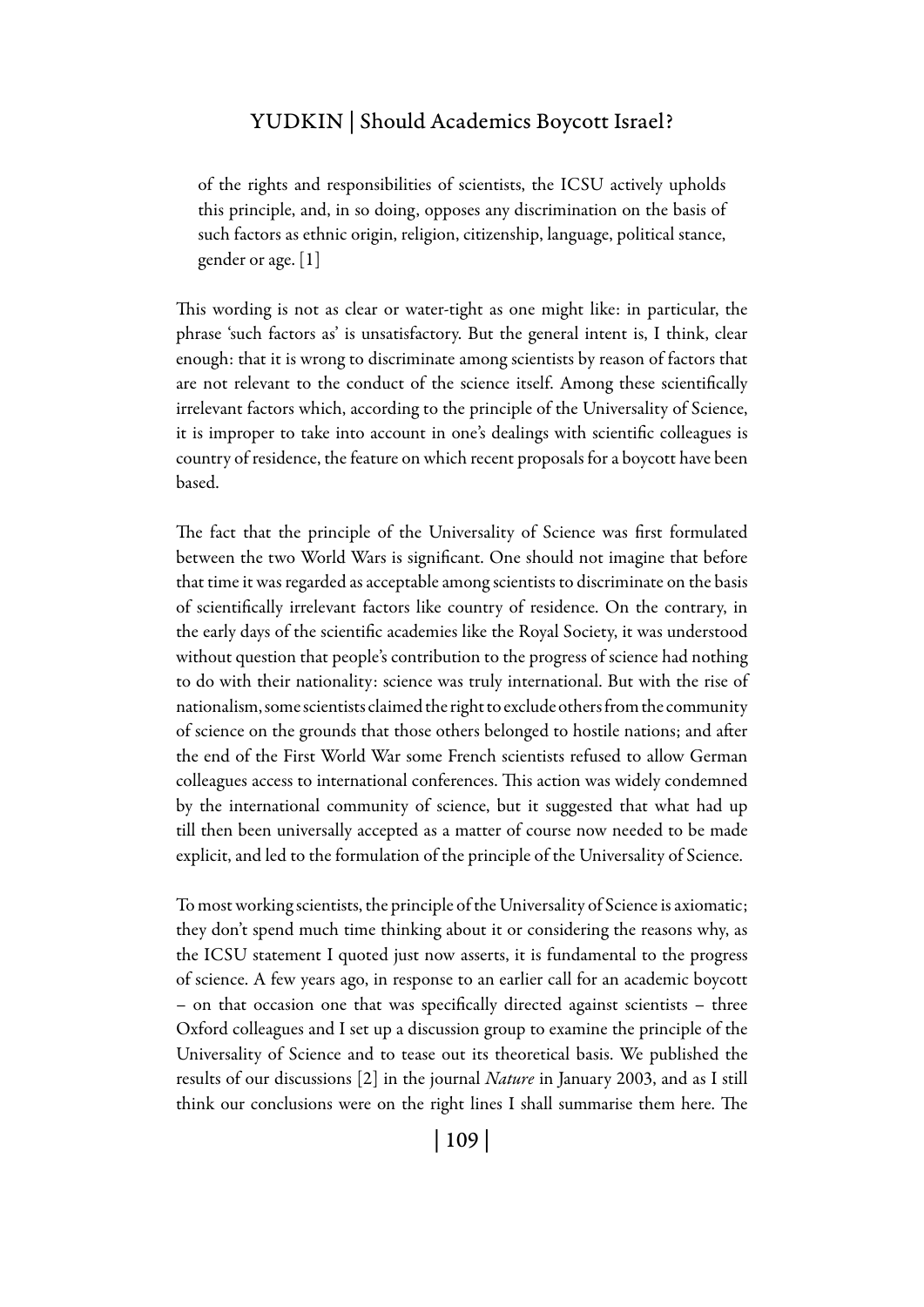main feature of our paper was to give three reasons why boycotting scientists by reason of their country of residence should not be permitted.

1) The advance of science is potentially of net benefit to all mankind, and therefore avoidable obstacles to its pursuit are undesirable.

2) Since the value of a given contribution to science ought to be judged on its own merits rather than on the basis of any characteristics of the person making the contribution, the exclusion of a particular group of people from the scientific enterprise for reasons that are irrelevant to the science itself is a perversion of the objectivity that science demands.

3) With humankind dangerously divided by race, citizenship, religion and so on, the continued ability of scientists to cooperate in a way that transcends these boundaries is an important symbol of, and impetus to, the breakdown of such divisions.

Each of these arguments deserves a little expansion. The first of them – that the advance of science is potentially of net benefit to all mankind – is straightforward enough. To the extent that scientific discoveries bring benefits it is of no consequence whether the discoveries are made in the USA, China, Australia or Belgium. A boycott of scientists from any one country will impede the progress of the scientific enterprise and diminish the chances of valuable progress being made.

The second argument – that the exclusion of one group of people from the scientific enterprise damages the objectivity that science demands – rests on the realisation that the worth of a scientific discovery does not depend on the identity of the person who makes it. The acceptance of this fact is connected with the abandoning some centuries ago of the notion of authority in science. Until the Renaissance, a scientific idea was thought to be true because a respected author of long ago – Ptolemy or Galen, for example – had said it was true. But for the past few centuries scientists have been unwilling to accept that view. We now agree that a scientific theory is credible only if it is supported by experiment; since the relevant experiments can, in principle, be done by anyone, the theory is considered to be objectively credible. I am, of course, describing an ideal, and in practice the situation is much more complicated than I have set out here. Even if we take such complications into account, excluding those of a particular nationality from taking part in scientific work greatly damages the objective nature of the collective

| 110 |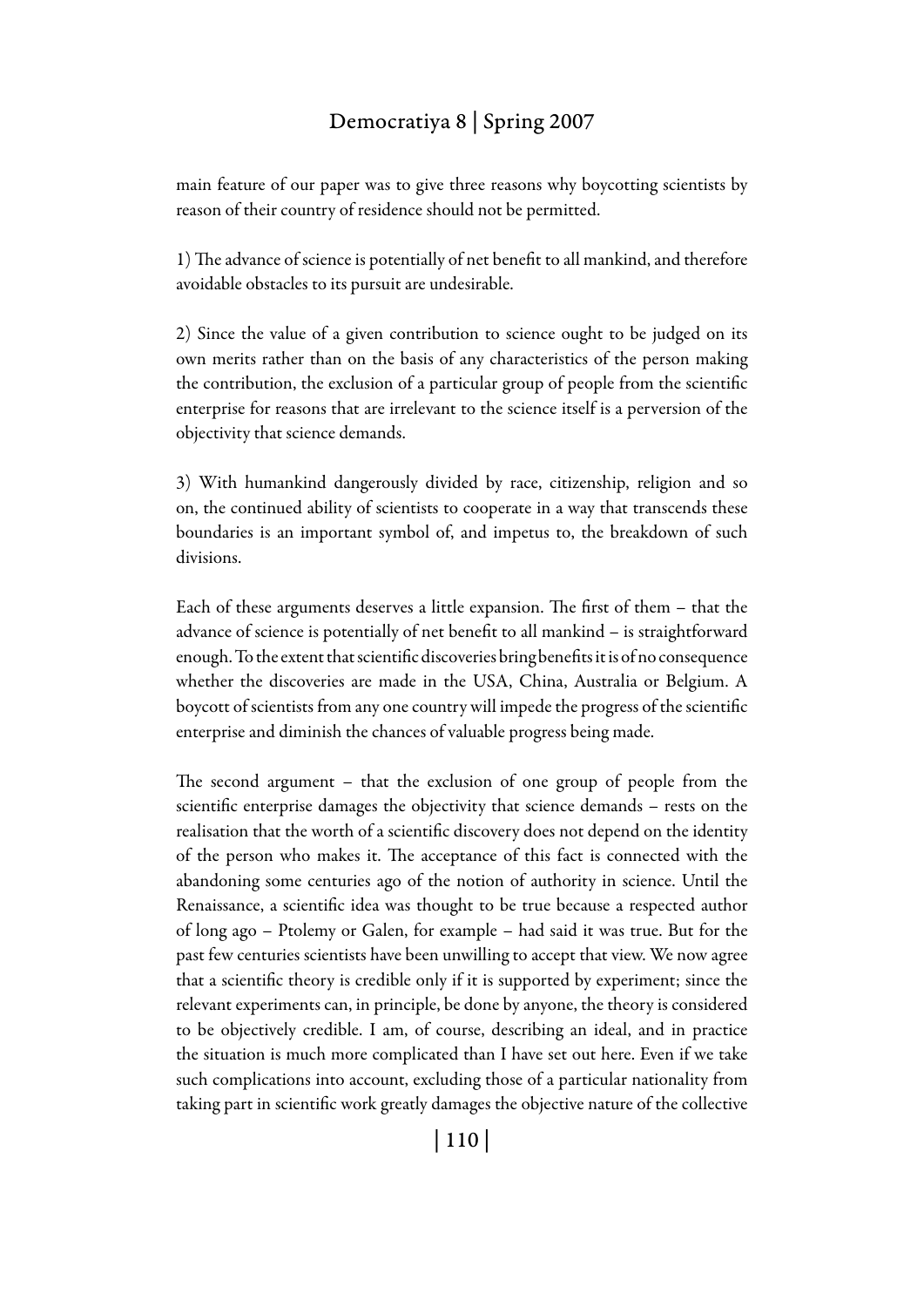enterprise. It is no longer acceptable, as it was in Nazi Germany, to distinguish between 'German physics' and 'Jewish physics.'

The third argument that my colleagues and I advanced in favour of the principle of the Universality of Science was that contact between scientists in different countries can act as a powerful force against xenophobic nationalism. This is not just wishful thinking: scholars who have studied the matter have given convincing descriptions of certain situations in which scientific collaboration has had beneficial effects in breaking down national barriers. Two examples come to mind: the collaboration of Argentinean and Brazilian scientists in the field of nuclear physics [3], and the collaboration of Egyptian and Israeli scientists in the fields of agriculture and medicine [4].

So these are the arguments that my colleagues and I set out in the article we published in Nature (1). They still seem to me to have considerable force, but in a moment I shall add to them a further point which speaks strongly against any suggestion that academic boycotts can be acceptable.

Before that, however, I should like to widen the scope of our subject. Up till now I have confined the discussion to scientists. But the advances from which mankind has benefited in the past several centuries have not been restricted to natural science. We have advanced in our views on what forms of government are desirable, preferring democracy over dictatorships or absolute monarchies; in our distaste for extreme inequalities of wealth; in our unwillingness to tolerate discrimination on the grounds of sex, ethnic origin or sexual orientation; in our treatment of convicts and of prisoners of war; in our practices in the raising of children; and in many other aspects of the way in which we behave towards other human beings – and, indeed, animals. Admittedly, progress in these areas is extremely slow, and much of the time we seem to take two steps forward and one back. Nonetheless, there have been welcome changes in attitudes, and I would contend that such changes can be attributed in good part to the work of scholars in the humanities and the social sciences. The work of these scholars, just like the work of scientists, depends on free interaction between them, often across national boundaries; and if any obstacles are placed in the way of this interaction all of us are the losers. It follows that what we need to uphold is not only the principle of the Universality of Science but a principle of the Universality of Science and Learning.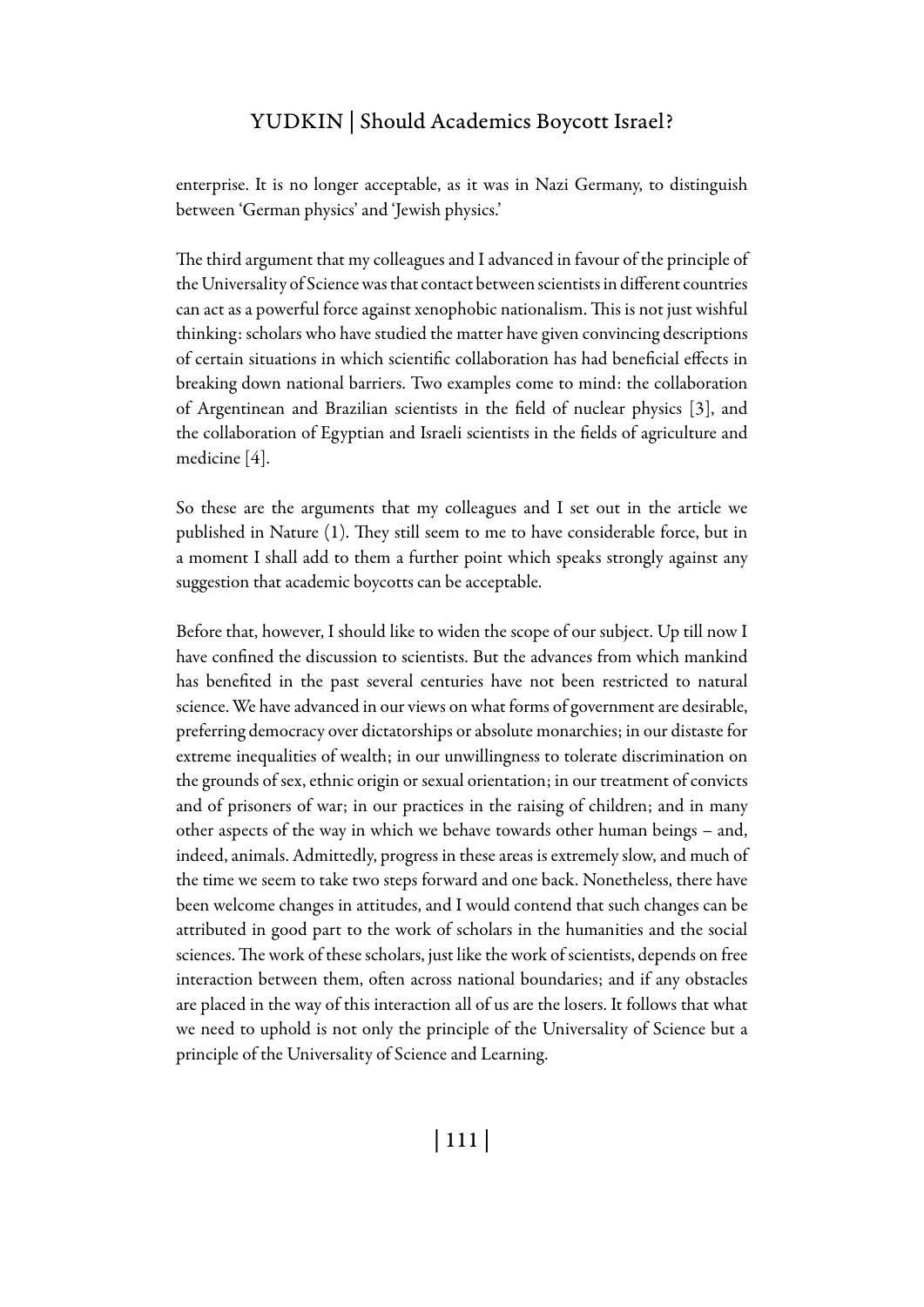The arguments I have described so far against boycotting people on the grounds of their country of residence have focused on the undesirable consequences that would flow from such a boycott. But another argument, which is at least as strong as any of the others I have mentioned, can be framed in terms of the undeserved harm that would be suffered by academics subjected to a boycott. In any context, whatever may be the merits of a certain goal that is being sought, it is possible to question whether the means by which it is being pursued are justifiable. Plainly it is not justifiable to use academics that are innocent of any wrongdoing as pawns in the same way as a kidnapper uses hostages – that is, to deprive them of their individuality and autonomy as human beings and turn them into instruments of the political aims of others. So, while it might well be justifiable (or even obligatory) to boycott academics who are involved in illegal or morally unacceptable practices, such a justification would be tenable only if it could be proved that those who are being boycotted are individually responsible for, or complicit in, those practices. To boycott them in the absence of such proof would be to hold them collectively responsible for the actions of others – their government, for example – which in practice they might very well actively oppose. I shall return to this question in more detail later.

Given the four arguments that I have described, which seem to me (and, I think, to most scientists and scholars) to be very strong, can we conclude that the principle of the Universality of Science and Learning must be kept sacrosanct at all times? My answer to this question, and the answer of the colleagues with whom I published in Nature in 2003, is No; it is in fact possible to imagine wholly exceptional circumstances in which we would have to abandon the principle of Universality. The reason, as Isaiah Berlin [5] pointed out several decades ago, is that no principle is so uniquely powerful that it can be maintained in all possible situations. On the contrary, two principles that are both desirable in themselves can sometimes come into conflict with one another – an obvious example in national politics is the conflict between the principle of equality and the principle of liberty. After the publication of our Nature article four years ago in defence of the Universality of Science, I got an email from someone asking what we would have said in the late 1930s, if there had been a reasonable prospect that a boycott of German and Austrian scientists would have helped to prevent the Second World War and contributed to the overthrow of Hitler. That is the kind of question that is much easier to ask after the event than when one is actually facing desperate circumstances, but it is a question that is well worth thinking about because in contemplating it we may be able to work out appropriate limits to the principle of Universality. In our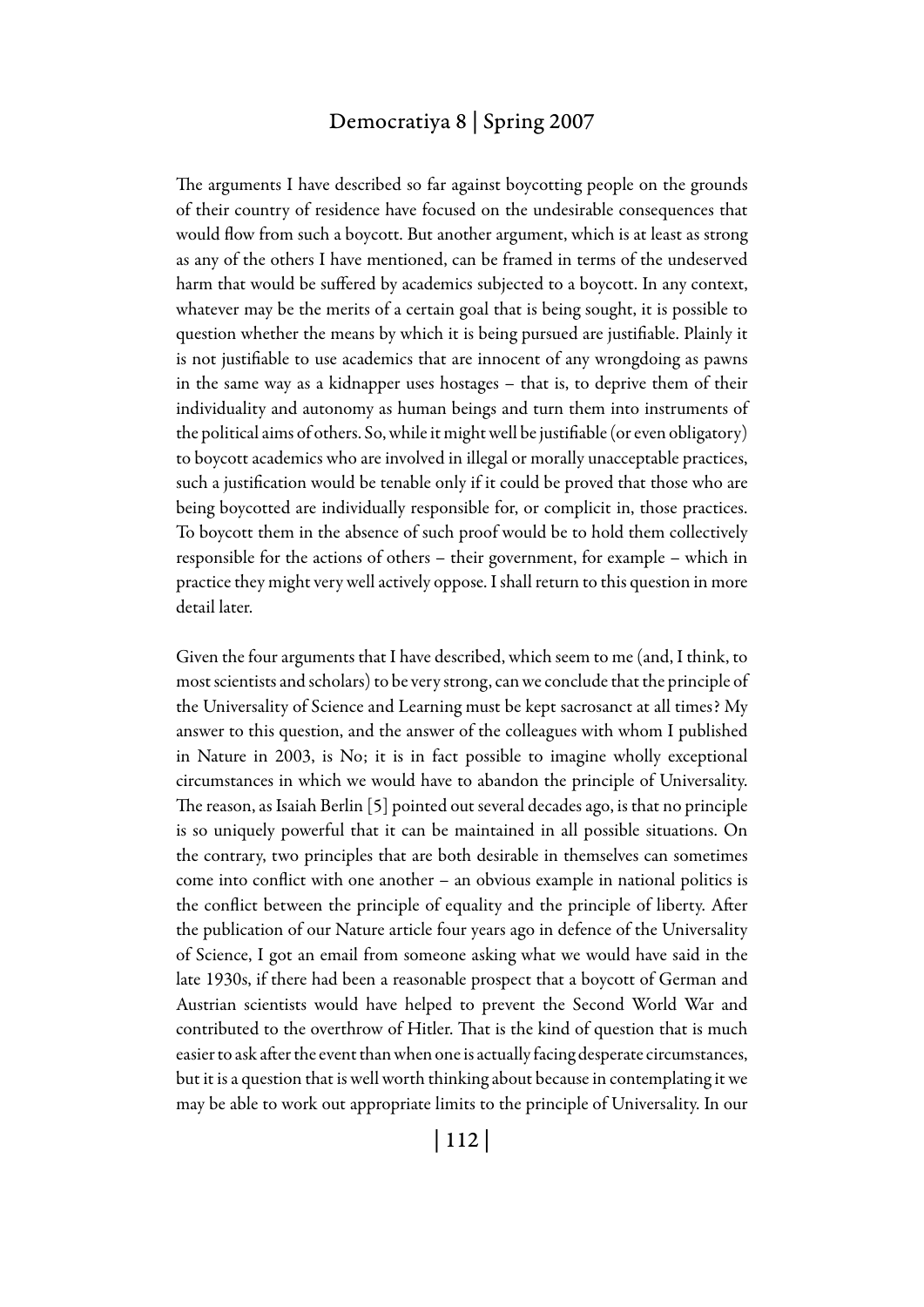2003 article, my colleagues and I suggested that a boycott of scientific colleagues should not be contemplated except in extreme circumstances in which all four of the following conditions were fulfilled.

First, the danger that the boycott was intended to avoid, or the injustice that it was intended to overcome, was so exceptionally serious that it was worth sacrificing all the many benefits of the principle of Universality in the attempt.

Secondly, the boycott had to have a realistic prospect of success in achieving its aims. There would be no point in throwing away all the advantages that flow from the principle of Universality just for the sake of making a gesture.

Thirdly, there would have to be sufficient support for the boycott that a large majority of scientists would be prepared to apply it. A boycott that was not widely supported would lack legitimacy.

Fourthly – and again in the interests of gaining legitimacy – the proposed boycott would have to be accompanied by a widespread international programme of diplomatic, economic, cultural and sports sanctions. These would demonstrate extreme and widely held concern about a particularly horrific situation that had developed somewhere in the world; in such circumstances scientists would be joining with others in trying to prevent or alleviate a catastrophic outcome.

These four conditions describe an extremely high threshold that would need to be reached before a breach of the principle of Universality could be considered. But that, in my opinion, is as it ought to be. Almost nobody nowadays would argue in favour of discrimination amongst academic colleagues on grounds of sex, age, language or colour of skin. Those who wish to argue for discrimination on grounds of country of residence should be obliged to make a very strong case for it, a case strong enough to trump the powerful arguments that can be mounted in favour of maintaining the principle of the Universality of Science and Learning.

What kind of situation would be grave enough and exceptional enough to justify our abandoning the principle of Universality? In the Nature article I have already referred to (1), my colleagues and I took the example of an approach to a nuclear war, a war which could destroy millions of lives and change the world in unimaginable ways. Clearly, in a situation of that sort, the many benefits that flow from the principle of Universality would no longer be decisive. In those exceptional

| 113 |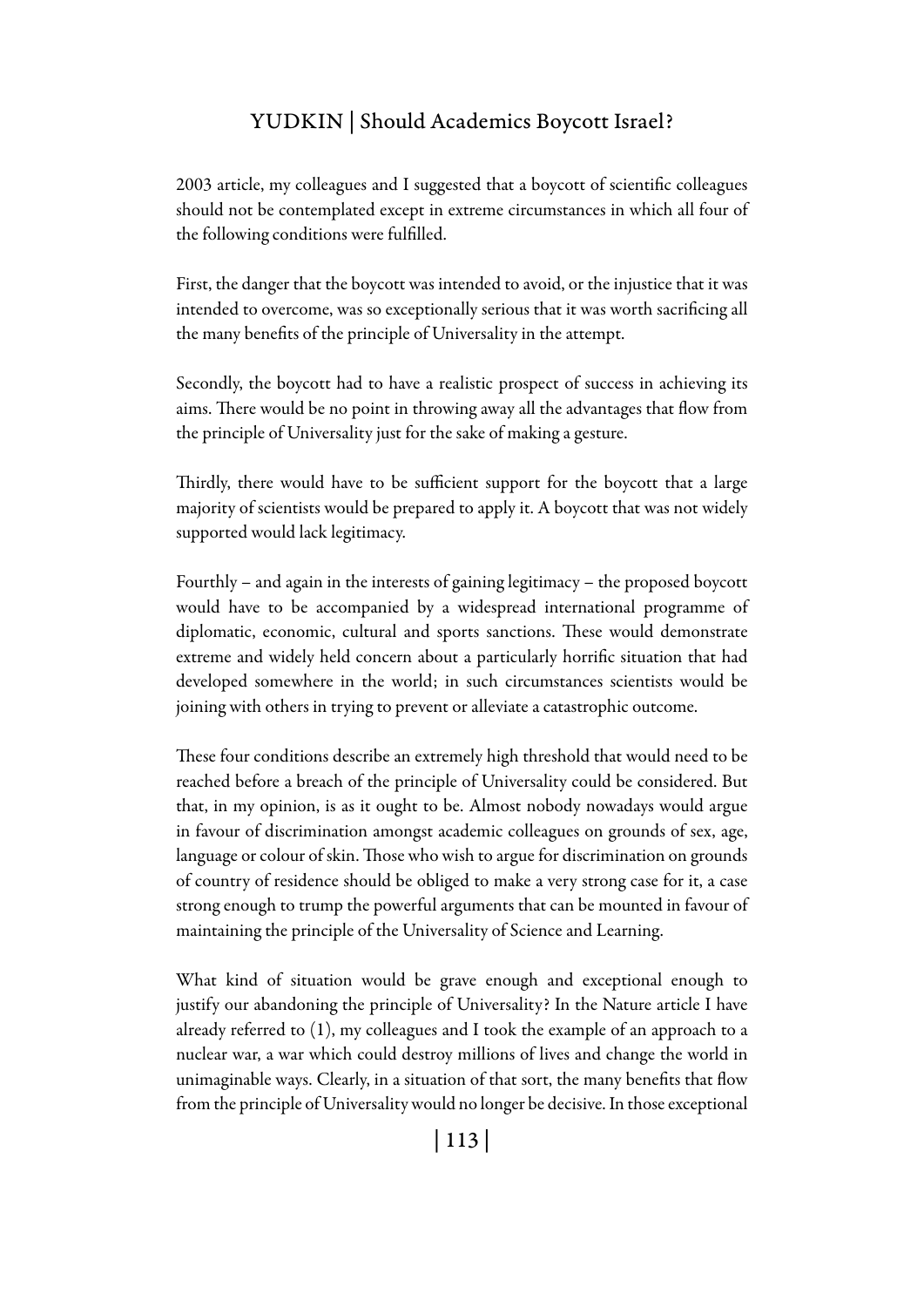circumstances, if an academic boycott would make an important contribution to saving humankind from catastrophe, scientists should be prepared to abandon a principle that they hold very dear – on the assumption that diplomats, people of business, sportsmen, artists and others agreed to join in the boycott of the rogue nation that was threatening to unleash nuclear war.

But what is important about this example is that the situation it envisages is wholly exceptional and represents an extreme emergency. By contrast, in the imperfect world in which we actually live, there are at any moment many disputes – for example territorial disputes – which we may feel strongly about but which cannot be regarded as exceptional and which do not represent an emergency. Given all the good that results from maintaining the principle of Universality, I would argue that it would be wrong to relinquish it on behalf of one party to any of these disputes. In arguing in that way, I imply nothing about the justice of the cause of that party; for example I may believe that the occupation of Tibet by China is a blot on the conscience of mankind but still feel that the principle of Universality of Science and Learning should not be sacrificed in the cause of Tibetan independence.

With these general ideas in mind I can now turn to the task of examining the case that is being made by those who call for a boycott of Israeli academics, and see whether that case comes near to reaching the threshold I have proposed. My task has been made easier by the recent publication of a series of articles setting out the arguments for a boycott of Israel. They appear in a journal called Academe, the bulletin of the American Association of University Professors (the AAUP). These are papers that were prepared for a Conference on academic boycotts which the AAUP planned to hold a year ago. For reasons that need not concern us here the Conference never took place. Nonetheless, the AAUP decided to publish the articles in its bulletin last autumn, and so we have the views of the boycotters presented in a form in which we can readily analyse them. As three main arguments for the boycott recur in several of the articles, I think it is reasonable to conclude that the boycotters wish to rely on these to make their case. I shall examine each of them in turn.

First, it is said that the Israeli educational system discriminates against Arab children, with the result that a smaller number of Arab students are admitted to Israeli universities than their proportion in the population warrants. The following is an excerpt from an article by Omar Barghouti [6], quoting a study by Human Rights Watch:

| 114 |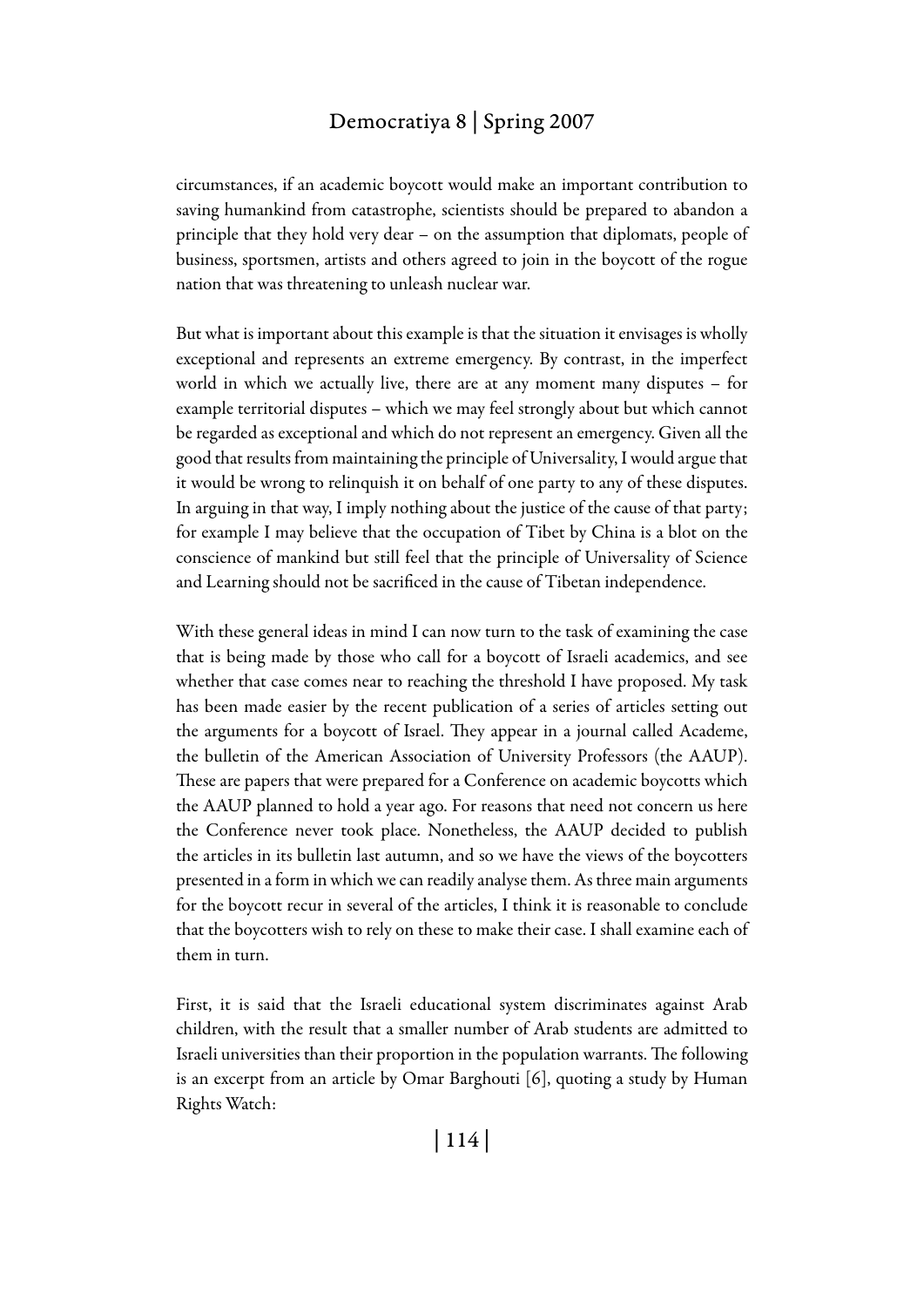Discrimination at every level of the Israeli education system winnows out a progressively larger proportion of Palestinian Arab children as they progress through the school system – or channels those who persevere away from the opportunities of higher education. The hurdles Palestinian Arab students face from kindergarten to university function like a series of sieves with sequentially finer holes. At each stage, the education system filters out a higher proportion of Palestinian Arab students than Jewish students.

I have to say that I am sure this allegation is true. In all modern societies the chances that children have of progressing to higher education turns out to depend on the socio-economic status of the families they belong to; and groups of lower socioeconomic status tend unfortunately to contain disproportionate numbers of people from ethnic minorities – whether the Arab minority in Israel, the North African minority in France, the Turkish minority in Germany or the African and Caribbean minority in the United Kingdom. The problem is universally acknowledged, and no country seems to have managed to deal satisfactorily with it – not Israel, not France, not Germany, and certainly not the United Kingdom. Let me repeat the piece but making certain changes.

Discrimination at every level of the British education system winnows out a progressively larger proportion of African-Caribbean children as they progress through the school system – or channels those who persevere away from the opportunities of higher education. The hurdles African-Caribbean students face from kindergarten to university function like a series of sieves with sequentially finer holes. At each stage, the education system filters out a higher proportion of African-Caribbean students than white students.

We know, unhappily, that this changed version is just as true as the original, but I have never seen anyone use these facts to justify an academic boycott of the United Kingdom. While the problem that Barghouti draws attention to is a real one, it is a widespread problem of modern societies and cannot possibly amount to a case for an academic boycott of one country.

The boycotters' second argument is based on the allegation that Israeli academic institutions collude in the occupation of Palestinian territories and in discrimination against Arabs. Here is Omar Barghouti again:

| 115 |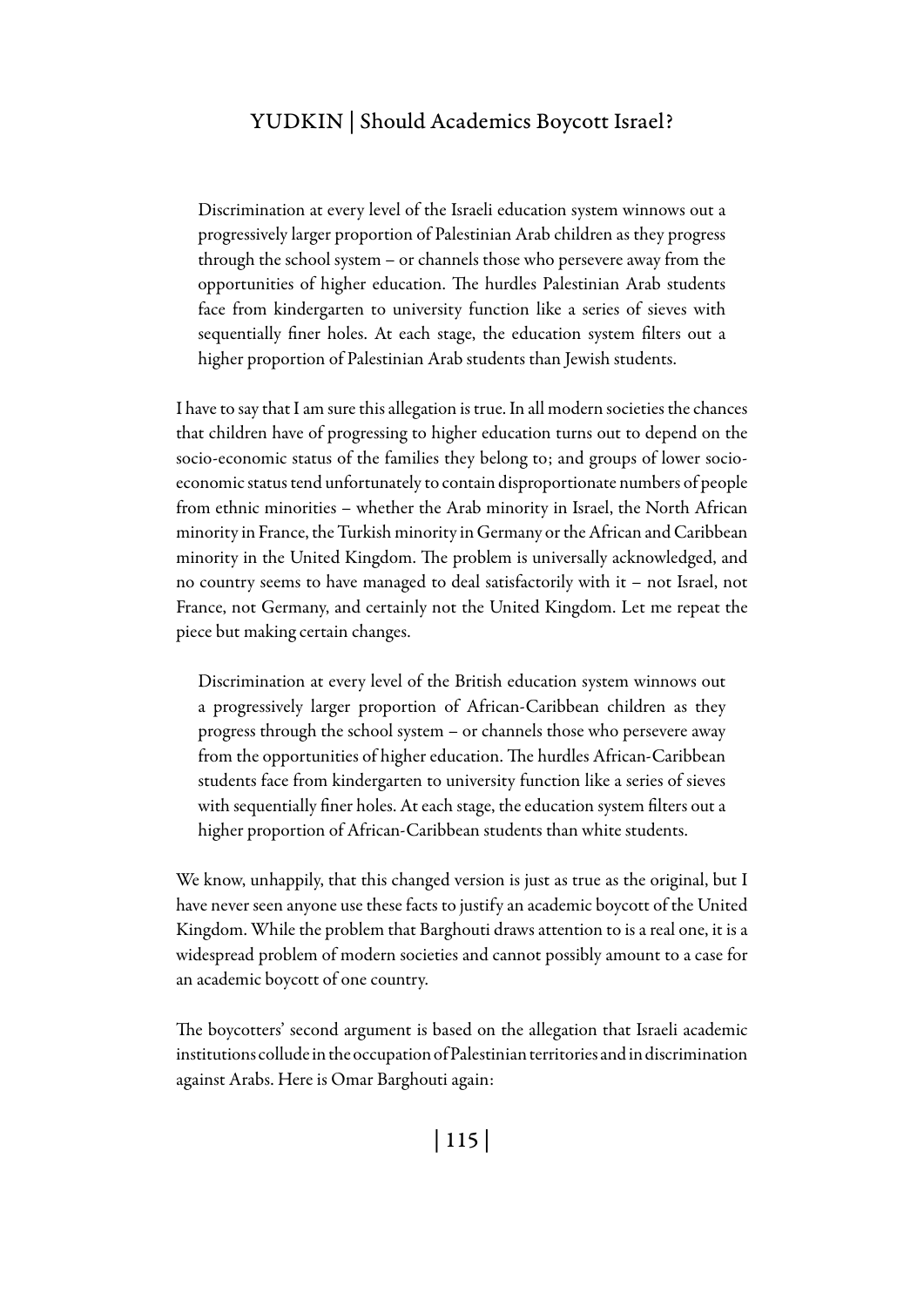This collusion takes various forms [one of which is] systematically providing the military-intelligence establishment with indispensable research – on demography, geography, hydrology, and psychology, among other disciplines – that directly benefits the occupation apparatus.

And here is an excerpt from an article by Lisa Taraki [7]:

In the Israeli academy, disciplines such as demography, archaeology, sociology, and even architecture have long been part of the colonial project, whether directly or indirectly. That those who work outside the reigning paradigms in these disciplines are in a small minority is testimony to this overriding reality.

The second part of Taraki's argument is self-evidently weak. If I found that in biology departments in UK universities those who work outside the reigning paradigm of Darwinism are in a small minority, I would not be entitled to draw any conclusion from that fact about the organisation of the universities or about the purposes that research in these universities serves. But the main burden of both Barghouti's and Taraki's allegation is that research in Israeli universities is of benefit to what Taraki calls 'the colonial project.' It is worth taking this argument seriously, but we have to rebut it because it is based on a misdescription of what research is. We know that research in at least some of the disciplines that Barghouti and Taraki mention is conducted in Palestinian universities: Taraki is herself Associate Professor of Sociology at BirZeit University. Can we conclude that her research is part of an anti-colonial project? Surely we cannot. The fact that scholars of a particular discipline work in a certain institution indicates nothing except the academic breadth of that institution. Research conducted by a sociologist in an Israeli university might benefit what Barghouti calls the occupation apparatus, but it might equally benefit the Bedouin of the Negev or the Ethiopian minority dispersed throughout Israel – or, indeed, the Palestinian population of the occupied territories themselves. Barghouti, Taraki, and several of the other authors of the series of articles I am considering claim that Israeli universities are responsible for political outcomes that are hateful to them, but this attribution of responsibility is only asserted and never proved.

We can investigate the accusation of collusion between the universities and the institutions of the state more closely if we analyse an excerpt from an article in the same collection by Sondra Hale [8]: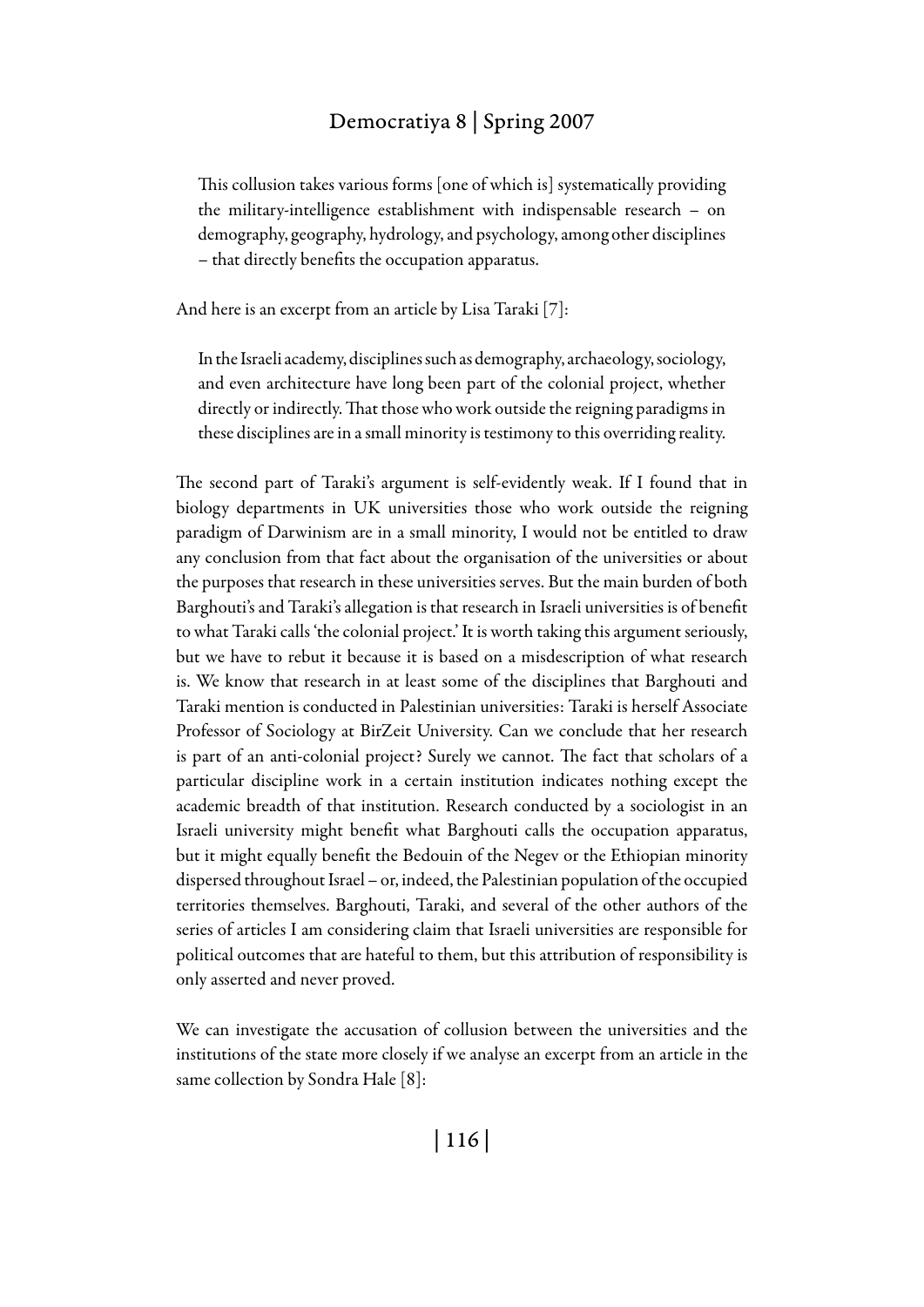Israeli educational institutions, as arms of the state, are serving the state through their links with the military, the political parties, the media, and the economy.

The implication is that links of universities with the military, the political parties, the media, and the economy are unusual and sinister. We can examine that implication by looking at a university elsewhere. I shall use my own as an example. The University of Oxford has links with the military through an Oxford University Officers Training Corps, a University Air Squadron and a University Royal Navy Unit, all of them commanded by senior Officers from their respective forces. It has extensive links with the political parties, as we can see if we examine the list of Fellows of Nuffield College or the list of seminars by outside speakers. As to the media, the University has a whole Institute for the Study of Journalism, as well as a Visiting Professor of Broadcast Media. And Oxford's interest in the economy is one of the jewels in the University's crown: the University Calendar boasts that six former members of the Department of Economics have been awarded Nobel Prizes, and that five current Oxford economists have received knighthoods. The Fellows of Nuffield include not only the politicians just referred to but also the Governor of the Bank of England. So what we find is that the proponents of an academic boycott, of whom Hale is one, are criticizing academic institutions in Israel for taking part in activities that are considered entirely appropriate in Universities in the UK. Lisa Taraki does the same sort of thing when she complains that, '[N]o university or association of faculty has ever issued a statement expressing opposition to the occupation.'

In fact, as we shall see in a minute, there is widespread opposition to the occupation amongst Israeli academics, but the universities themselves apparently do not regard the issuing of political statements on contentious issues as one of their proper functions, and certainly not as one of their duties – just as universities in the UK or the USA do not regard it as their duty to issue statements about the war in Iraq or Afghanistan.

Let me turn now to the last of the arguments that purport to justify the proposed boycott. Here is Lisa Taraki once again:

[T]he suppression of dissenting voices in the Israeli academy is one indicator among others of the complicity of university administrations and faculty bodies in the occupation and, indeed, in racism.

| 117 |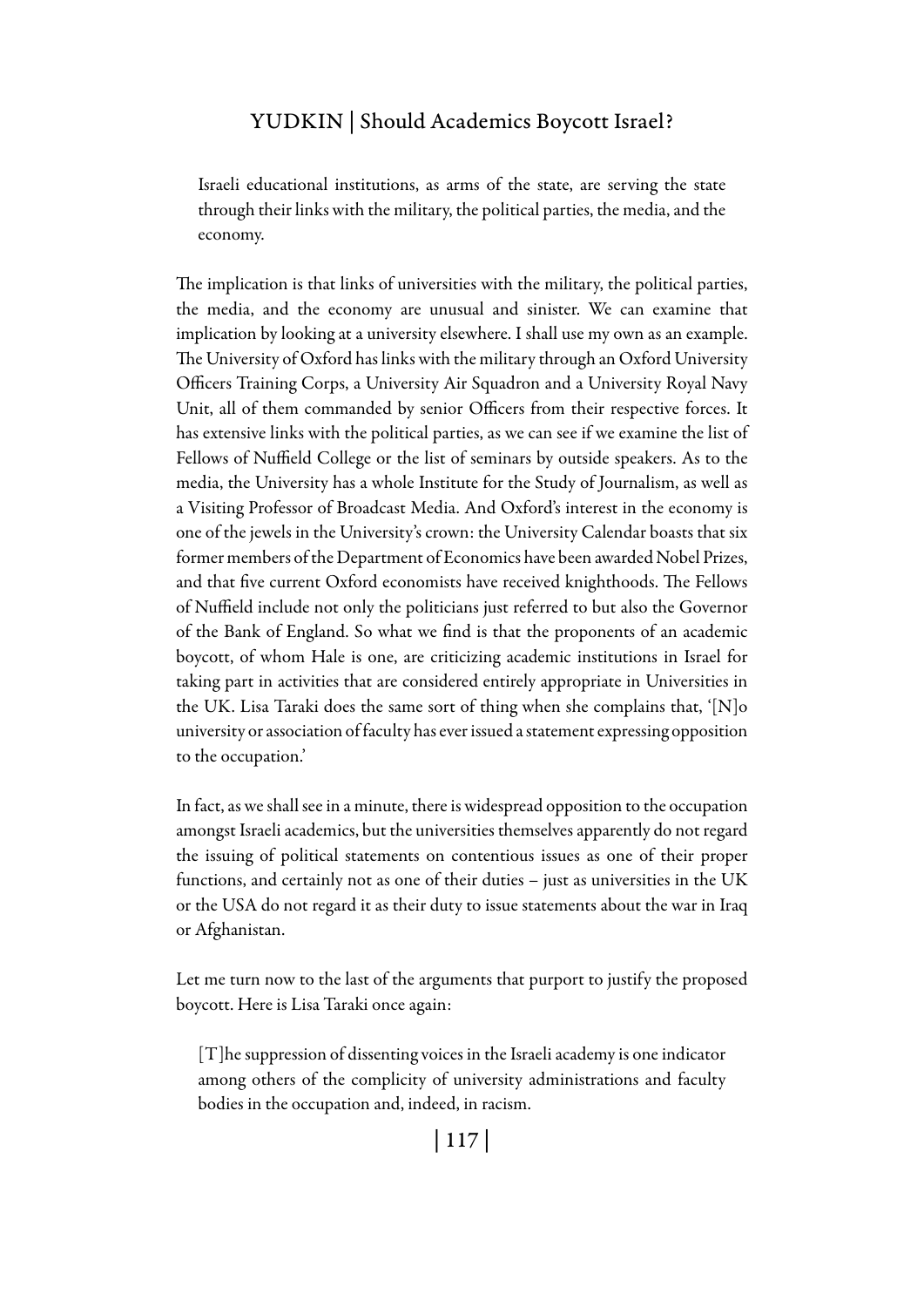Hilary Rose [9] concurs:

[T]he universities have not harbored many dissidents; rather, they have tended to harass and restrain such individuals.

And Salim Vally [10] writes:

[Israeli C]olleges and universities... have no regard for their fellow academics (Palestinian and dissenting Israeli academics) whose academic freedom is trampled and denied at every turn by the patrons of these colleges and universities.

So the accusation by all of these authors is that Israeli universities suppress dissenters and, to the extent that dissenters exist at all, deny them their academic freedom. Let us examine whether this accusation is true.

First, there is something ironic in such claims being made in a publication that itself includes two papers that are extremely critical of Israeli universities – one by Anat Biletzki, a Professor at Tel-Aviv University, and the other by Omar Barghouti, who is (or was until recently) a doctoral student at the same University.

But, more important, revisionist and dissident academics in fact abound in Israeli universities. Ilan Pappe of Haifa University is a well known dissenter from the policies of the Israeli government; I imagine that even Taraki, Rose and Vally would concede that his views (which are freely published and widely disseminated) are dissident. But these are by no means the only names that one can cite. Neve Gordon of Ben-Gurion University has written about the security barrier on the West Bank, which he calls 'The Apartheid Wall,' in the following terms:

The major reason Israeli citizens are not safe is because the government has decided to continue the 37 year-old occupation and oppression of another people. [11]

Lev Grinberg, also from Ben-Gurion, has published the following appeal:

The murder of Sheikh Ahmad Yassin is part of a general policy carried out by the government of the State of Israel which could be described as symbolic genocide… As a child of the Jewish people, and as an Israeli citizen, I condemn

| 118 |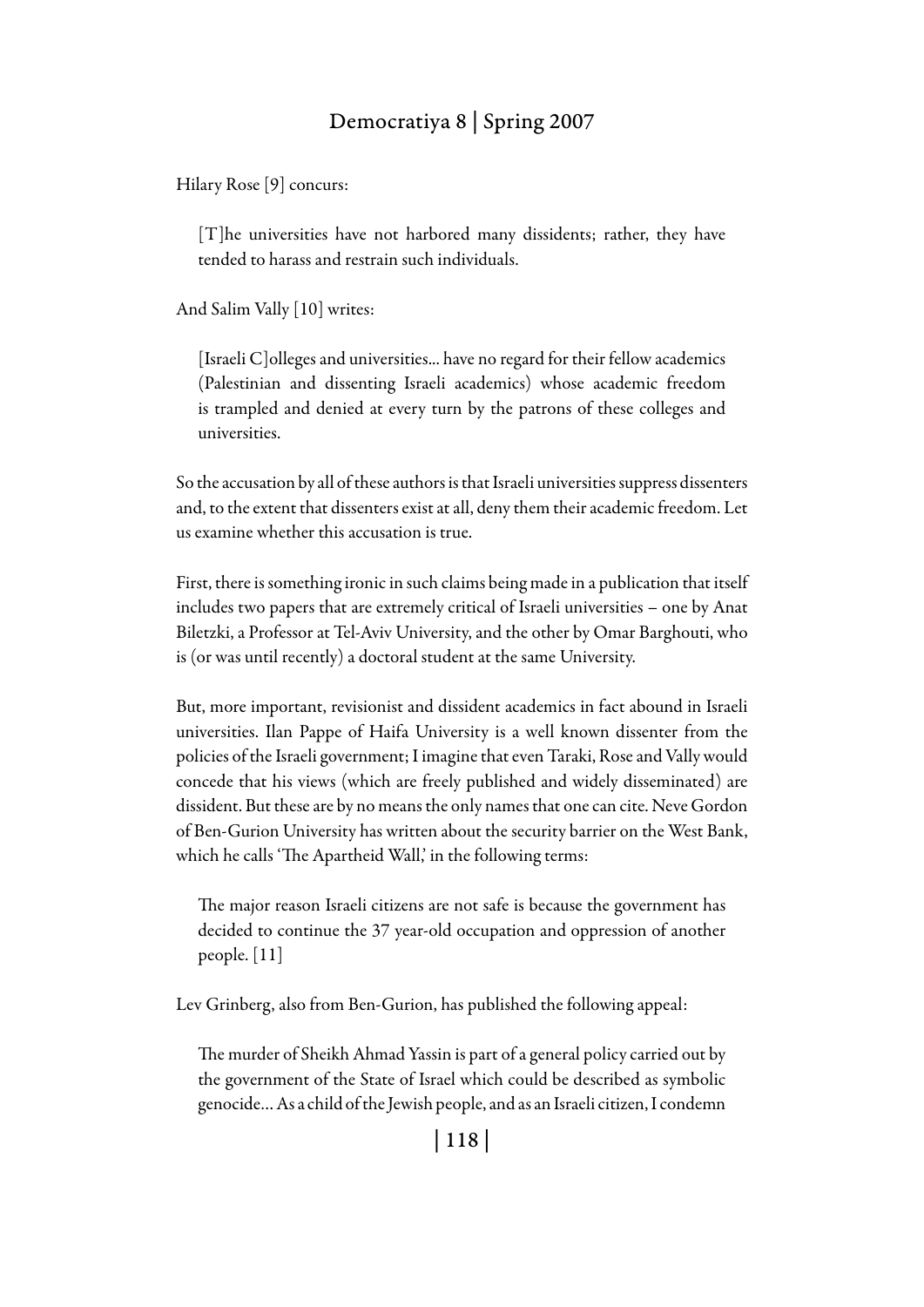this abominable act and appeal to the international community to save Israel from itself. [12]

Uri Ram of Ben-Gurion University has written:

Israel must be reminded what it tries to make everybody forget: the occupation is unlawful; the settlements are unlawful; any activity of the occupying power which is not necessitated by immediate security considerations or the temporary upkeep of the area until its return to its local population is unlawful. Moreover, it is illegitimate and amoral. [13]

Yehouda Shenhav of Tel-Aviv University has described the separation barrier as follows:

The main purpose of the Wall which Israel is building in the West Bank is not to protect Israeli civilians from terrorist attacks. The Wall is clearly political, and the international community easily recognized this. It is a wall whose purpose is to annex occupied lands. It is a wall that creates expulsion (population 'transfer') of Palestinians trapped between the Green Line and the route of the barrier. [14]

Oren Yiftachel of Ben-Gurion University has written of Israel in this way:

The case of Israel well illustrates the making of an ethnocratic regime. It has evolved around the central Zionist (and uni-ethnic) project of Judaising Israel/Palestine. This strategy was implemented by land, settlement, immigration and military policies, and created a stratified and segregated political geography. Most notably, the Judaization project has caused the pervasive dispossession of Palestinian-Arabs. [15]

In addition to the scholars whose individual writings I have cited, academics are prominent in the anti-occupation organisations B'Tselem, Gush Shalom and Yesh G'vul; and a further organisation, HaKampus Lo Shotek, was founded specifically for members of Israeli universities who are opposed to the occupation. Twentyeight Professors have put their names to a statement that says (amongst other things) that:

| 119 |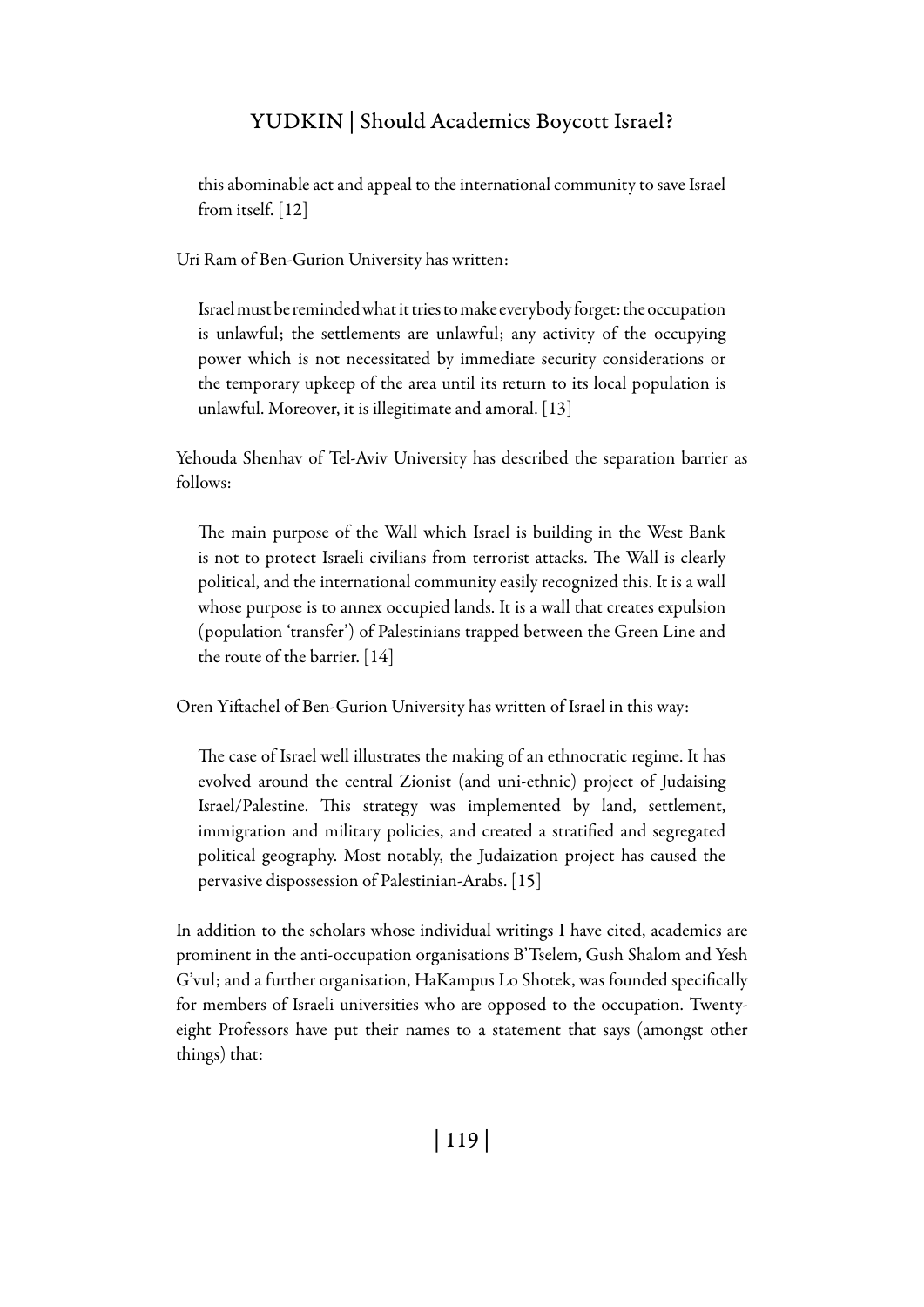The state of Israel was supposed to be a democracy; it has set up a colonial structure, combining unmistakable elements of apartheid with the arbitrariness of brutal military occupation. [16]

And at last count 358 members of the faculties of Israeli universities had signed a petition on-line demanding an end to the occupation of the West Bank and stating:

We wish to express our appreciation and support for those of our students and lecturers who refuse to serve as soldiers in the occupied territories. [17]

We should bear these quotations in mind when we read Lisa Taraki writing about the suppression of dissenting voices in Israeli universities, Hilary Rose about the harassment and restraint of dissidents and Salim Vally about the denial and trampling of their academic freedom. And we should also bear in mind that these claims of suppression, harassment, restraint, denial and trampling are being used as a pretext for proposing an exceptionally grave step – that members of the faculty of Israeli Universities, unlike members of the faculty of Chinese universities, Russian universities, Turkish universities or Sudanese universities, should be cut off from scholarly and scientific contact with their colleagues in other countries.

Finally I want to consider the suggestion, often made by supporters of an academic boycott against Israeli universities, that their campaign is parallel to the boycott of South African universities in the 1980s, which (they claim) made an important contribution to the overthrow of apartheid. This claim is often linked to the assertion that Israel resembles South Africa under apartheid. I need not waste space in debunking that assertion, which seems to me to be nothing but a misuse of language. There is no serious doubt that discrimination against the minority population in Israel is widespread and deplorable; but unhappily Israel is not unique in that respect among the countries of the world, and I cannot recall countries that are hosts to Roma minorities in Europe or Kurdish minorities in the Middle East – minorities which as we know suffer appalling discrimination – being compared with apartheid South Africa. Nor do I remember that South Africa in apartheid times had black ambassadors or black justices of the Supreme Court. But even if we reject the comparison of Israel with apartheid-era South Africa as the false analogy that it clearly is, it is still worth studying the history of the academic boycott of South African universities as an example of how such a boycott has worked in practice. An analysis of the history has recently been published [18] by Jonathan Hyslop, who is Deputy Director of the Wits Institute for Social and Economic

| 120 |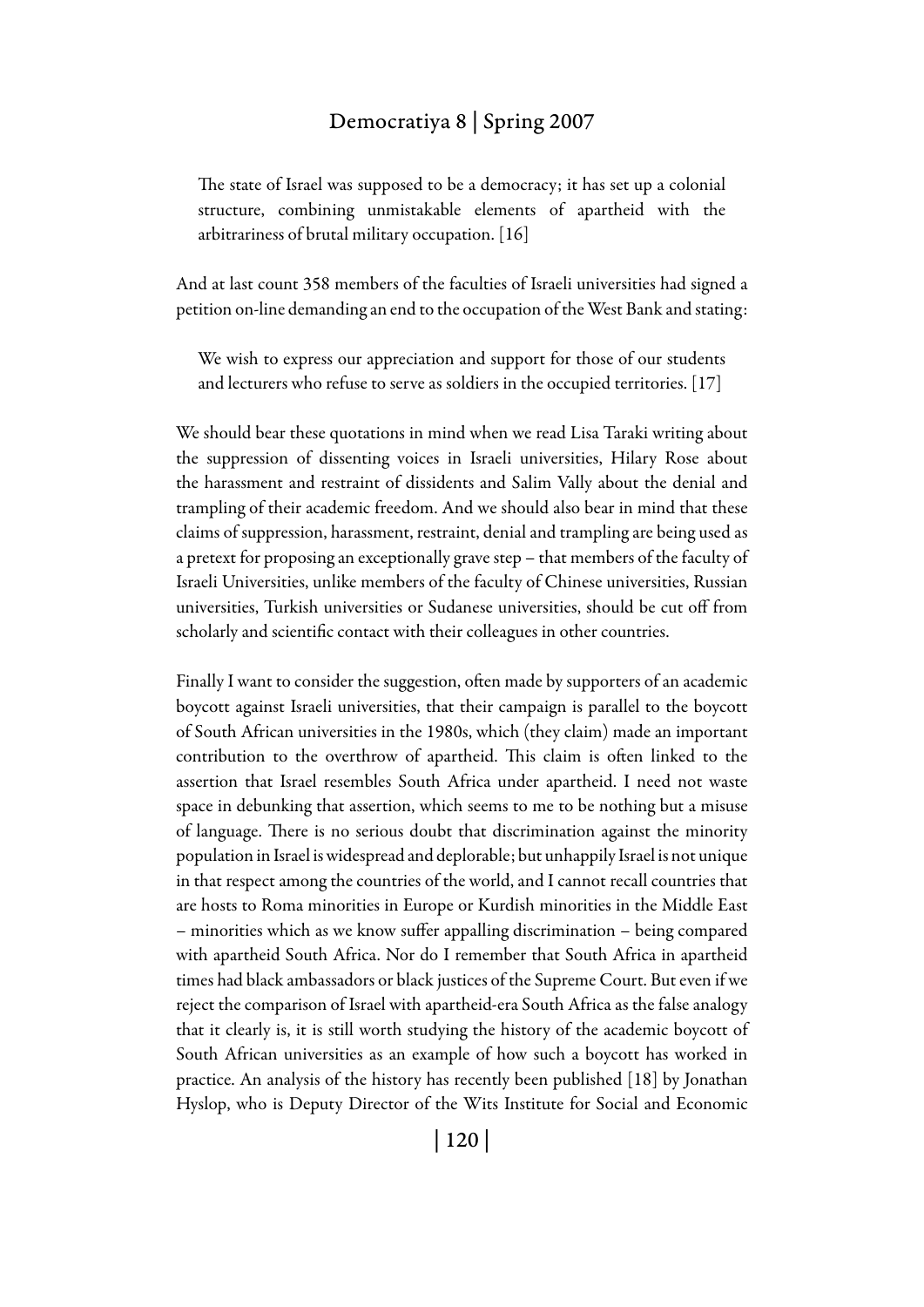Research at the University of the Witwatersrand in South Africa. His article is particularly interesting because Hyslop was at the University of the Witwatersrand throughout the 1980s, witnessed the effects of the boycott at first hand, and was for a time a supporter of it.

One important feature of that history, which finds a clear echo today among those who propose a boycott of Israeli universities, was the dispute between those who called for a total boycott and those who wanted a selective boycott. In the initial phase, South Africa was excluded from all academic connection and exchange. It soon became clear that this form of total boycott led to major problems and injustices. Scholars from outside South Africa who wanted to lend their support to what Hyslop calls the 'explosion of critical scholarship, cultural production and activism that the revolutionary times had produced on South African campuses' found themselves unable to give such support since they were expected to boycott all South African scholars. Moreover, South African academics who were active in the anti-apartheid movement (and there were many of them) sometimes travelled abroad in the anti-apartheid cause – but then found, in a series of ironic episodes, that they were boycotted by members of anti-apartheid movements when they sought to speak at British universities. In one case an international congress had to be moved from its original venue, Southampton, when the local authority discovered that a distinguished South African academic was to participate; the city fathers were unmoved by the argument that the scholar was an opponent of apartheid who had worked vigorously, and at considerable danger to himself, to promote racial equality in his country.

For reasons of this sort, the total boycott was replaced after some time by a selective boycott, in which visits by some academics were deemed by the boycotters to be acceptable on the grounds that the scholars concerned were politically sound. The ethical problems with this approach are, I think, self-evident. What kind of political test could one properly apply to academics? Would they have to subscribe to particular political declarations? Who would draw up such declarations, and how would intellectual pluralism be safeguarded? Hyslop's answer to these questions is unequivocal: '[T]he selective boycott created a set of irresolvable dilemmas.'

But in any case we have to ask whether the academic boycott made an important contribution to the overthrow of apartheid, which we can all agree was a shameful evil. Here is Hyslop's view (and let us remember that he was at the forefront of the struggle against apartheid within one of the largest South African universities):

| 121 |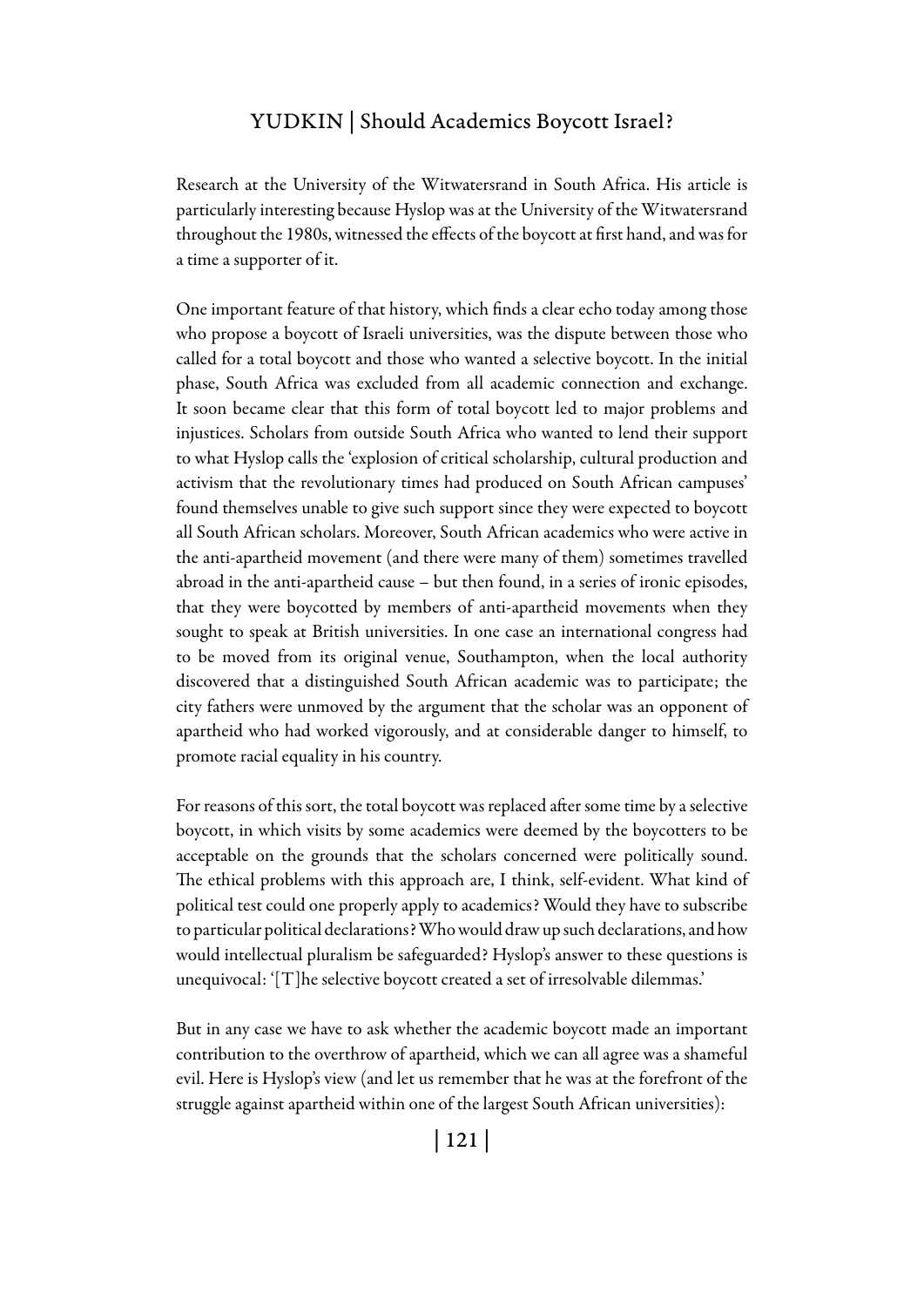I can honestly say that, throughout the 1980s, I did not talk to a single South African scholar or university employee whose political views had been changed in any way by the academic boycott. Whereas the economic boycott had some palpable effect on the regime, and sports and cultural boycotts had irritant effects on white society, the academic boycott had little in the way of visible achievements.

I should like to end by citing Hyslop's conclusion about the way in which academics outside South Africa conducted themselves during the boycott.

Too often, the ostensible topic of South Africa simply became the occasion for a kind of parading of the foreign scholar's moral virtue. In much antiapartheid writing of the time, we find out very little about South Africa but a great deal about the author's ethical qualities as an opponent of apartheid. The practice of the boycott often became a gesture of separating oneself from the sphere of evil rather than intellectually engaging with the realities of a society in travail. When travelling abroad in the 1980s, I was struck by the way in which many keen supporters of the boycott were uninterested in discussing the details of what was happening in South Africa. South Africa was merely the occasion for them to play a heroic (in reality, mock-heroic) role on the stage of the theater of morality.

I believe that today's boycotters would do well to ponder on this conclusion. It is a good deal easier to make grand gestures than to engage with the complexities of so intractable a problem as the conflict between Israel and her neighbours.

Michael Yudkin is Emeritus Professor of Biochemistry at the University of Oxford and an Emeritus Fellow of Kellogg College. This article first appeared in *Engage Journal.*

#### **Notes**

- [1] http://www.icsu.org/5\_abouticsu/STATUTES.htm
- [2] Colin Blakemore, Richard Dawkins, Denis Noble and Michael Yudkin 2003, Nature 421, p. 314.
- [3] P. Wrobel and J.R. Redick (1998) 'Nuclear cooperation in South America,' in Scientific cooperation, state conflict: The role of scientists in mitigating international discord (edited by